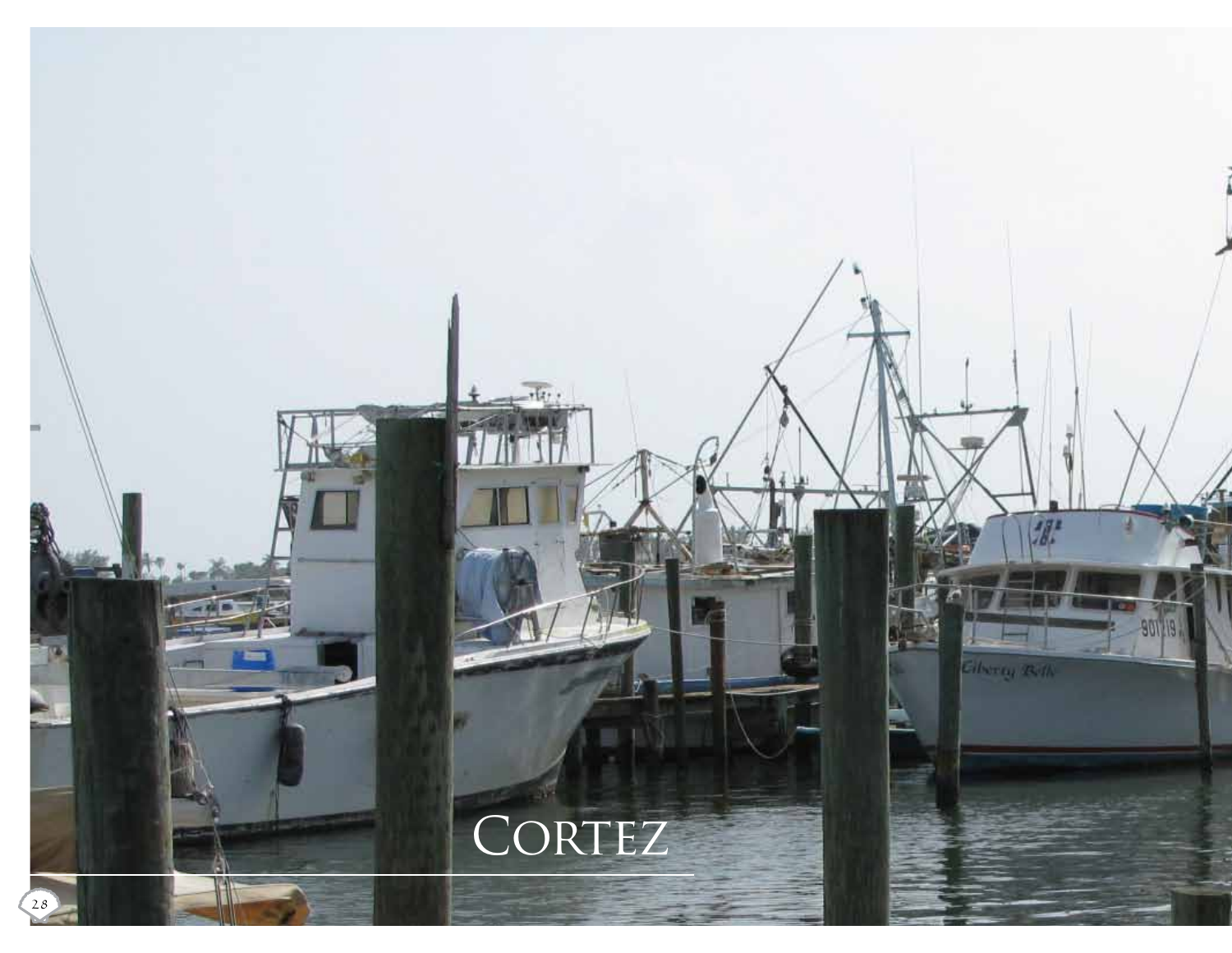

### CORTEZ

## **Community Snapshot**

**MISSION:** "The mission of the Cortez Waterfronts Ronda Committee is to protect and maintain the values and neighborhood spirit of the Village of Cortez by guiding change in a way that preserves our community and our commercial fishing heritage."

**DESIGNATION:** 1999

**APPLICANT:** Manatee County

**STATUS:** Inactive as Waterfronts Partnership; still participates in state Waterfronts network.

**PARTNERS:** 1000 Friends of Florida; Manatee County Planning Department; Manatee County Clerk of Court: Florida Institute of Saltwater Heritage (FISH); Cortez Historical Society; the Selby Foundation; FDOT; local fishing families and residents of Cortez.

**KEY ACCOMPLISHMENTS:** Preservation and restoration of the Burton Store and 1912 School; purchase of 100 acres for the FISH preserve; removal of invasive exotics from preserve property; zoning code overlay and design guidelines; establishment of the Florida Maritime Museum at Cortez.

**CURRENT CHALLENGES:** Finding funding to purchase additional waterfront property

#### **FLORIDA ASSESSMENT OF COASTAL TRENDS DATA:**

| <b>Number of Active Volunteers:</b> | 451           |
|-------------------------------------|---------------|
| <b>Public Dollars Contributed:</b>  | \$1.1 million |
| <b>Private Dollars Contributed:</b> | \$62,000      |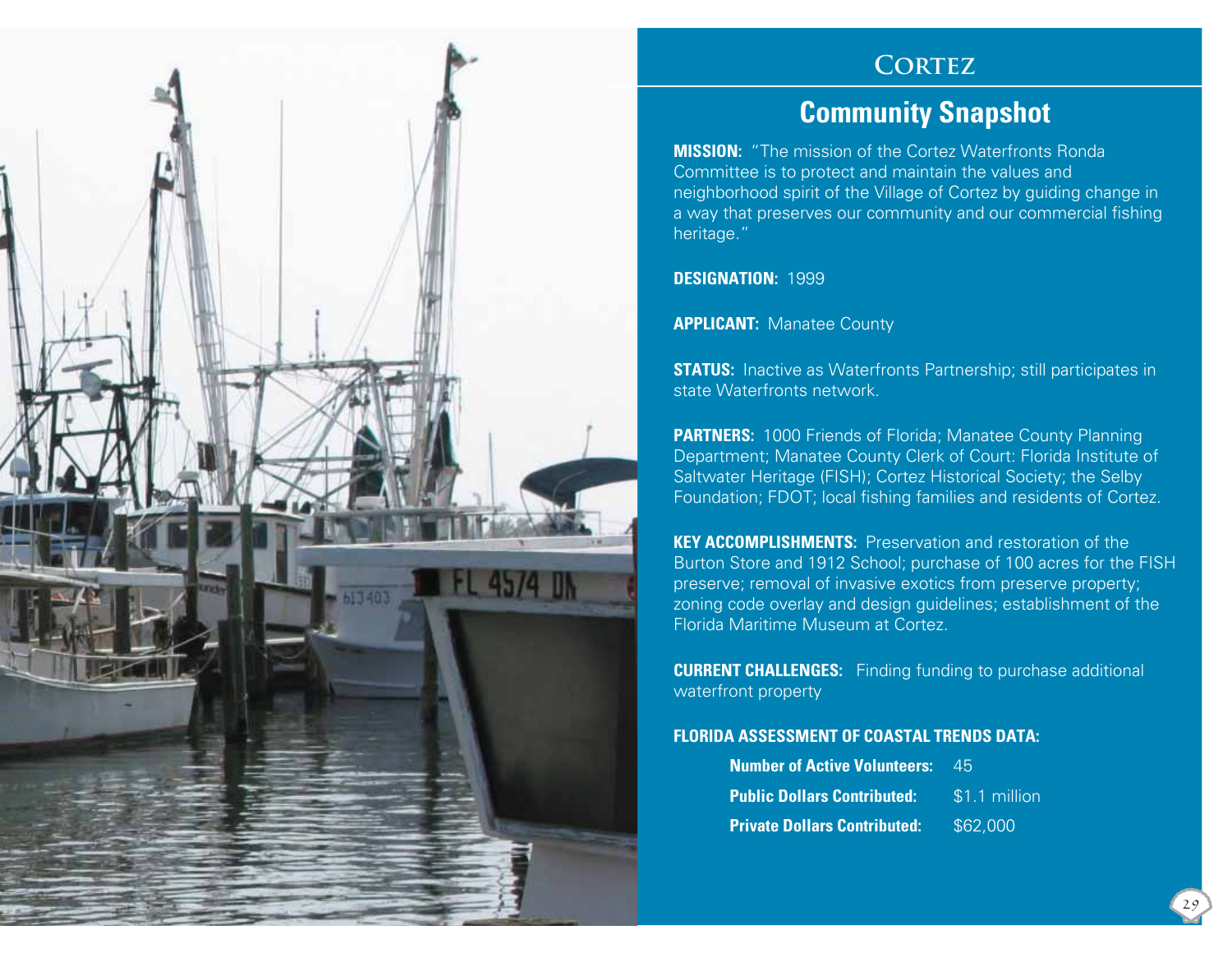# CORTEZ

Defying Destination



The Village of Cortez is tucked away off of the highway connecting Bradenton with Anna Maria Island. Nestled on the shores of Sarasota Bay and located off Cortez Road, there are a few visual cues that the village exists. Pedestrian crosswalks with red-stamped concrete pavers on Cortez Road connect the village to "the other side" where an upscale community resides. The other clue that civilization exists off the beaten path is the cleared property where the freshly restored 1912 school house and an old cistern sit under tall palms and pines. If you hit the brakes and turn onto one of the side streets in the village, you will see old cracker-style homes with a rustic patina, some of whose front yards still carry signs opposing the net ban; boats on dry docks that are in various stages of restoration or decomposition; and crab traps tucked away under pole barns and carports.

*"There is a certain tolerance required of residents in Cortez, and those who move here are expected to understand that need. Cortezians build, refurbish and repair boats in their yards. They build crab traps*  and mend fishing nets. They store commercial fishing equipment in *their front yards. These activities have been a part of community life in Cortez for over 110 years. Putting up with the noise, unsightly clutter and accompanying odors is not for everyone. Those who move here need*  to not only tolerate the impacts of this commercial fishing culture, but *embrace it. Almost all who live in Cortez understand that the sense of community is what makes this a special place."*



### Preservation, Prevention, and Process

The Waterfronts Florida Program plays a significant role in the Village's ability

Cortez is not the tourist destination that many coastal communities have become in Florida. In fact, it is unlike any other Waterfronts Community, as it strives not to become a destination. There are no signs for boat tours or other attractions. It is a fishing village stubbornly striving to maintain its familybased operations as well as celebrating its maritime heritage. The community's vision plan describes it best.



to maintain its identity. 1,000 Friends of Florida, the stewards of the Waterfronts Program in its infancy, conducted several workshops with the residents and the business owners to develop a vision plan in 2000. The vision can be summed up in three words — preservation, prevention, and process. Preservation refers to the preservation of the historic character and fishing economy; prevention refers to the prevention of land uses that would be incompatible with or intolerant of what can